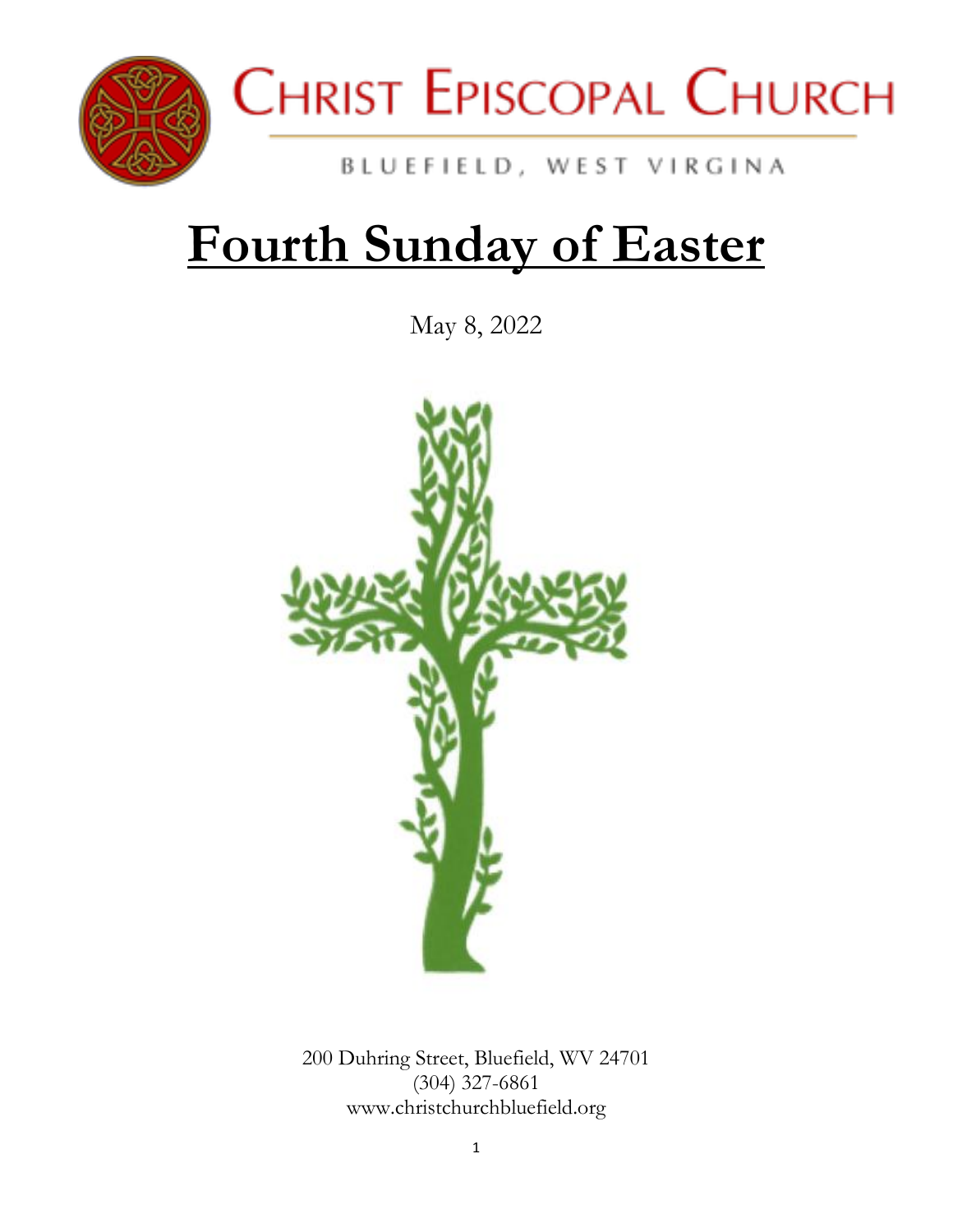#### Prelude

The Processional Hymn *Welcome, happy morning!* **H179** *Celebrant* Alleluia! Christ is Risen! *People* The Lord is Risen indeed! Alleluia!

# The Collect for Purity

#### *Celebrant*

Almighty God, to you all hearts are open, all desires known, and from you no secrets are hid: Cleanse the thoughts of our hearts by the inspiration of your Holy Spirit, that we may perfectly love you, and worthily magnify your holy Name; through Christ our Lord. *Amen.*

#### Hymn of Praise *Glorious thing of thee are spoken* **H522**

# The Collect for the Day

O God, whose Son Jesus is the good shepherd of your people: Grant that when we hear his voice we may know him who calls us each by name, and follow where he leads; who, with you and the Holy Spirit, lives and reigns, one God, for ever and ever. *Amen.*

# The First Lesson *Acts 9:36-43*

Now in Joppa there was a disciple whose name was Tabitha, which in Greek is Dorcas. She was devoted to good works and acts of charity. At that time she became ill and died. When they had washed her, they laid her in a room upstairs. Since Lydda was near Joppa, the disciples, who heard that Peter was there, sent two men to him with the request, "Please come to us without delay." So Peter got up and went with them; and when he arrived, they took him to the room upstairs. All the widows stood beside him, weeping and showing tunics and other clothing that Dorcas had made while she was with them. Peter put all of them outside, and then he knelt down and prayed. He turned to the body and said, "Tabitha, get up." Then she opened her eyes, and seeing Peter, she sat up. He gave her his hand and helped her up. Then calling the saints and widows, he showed her to be alive. This became known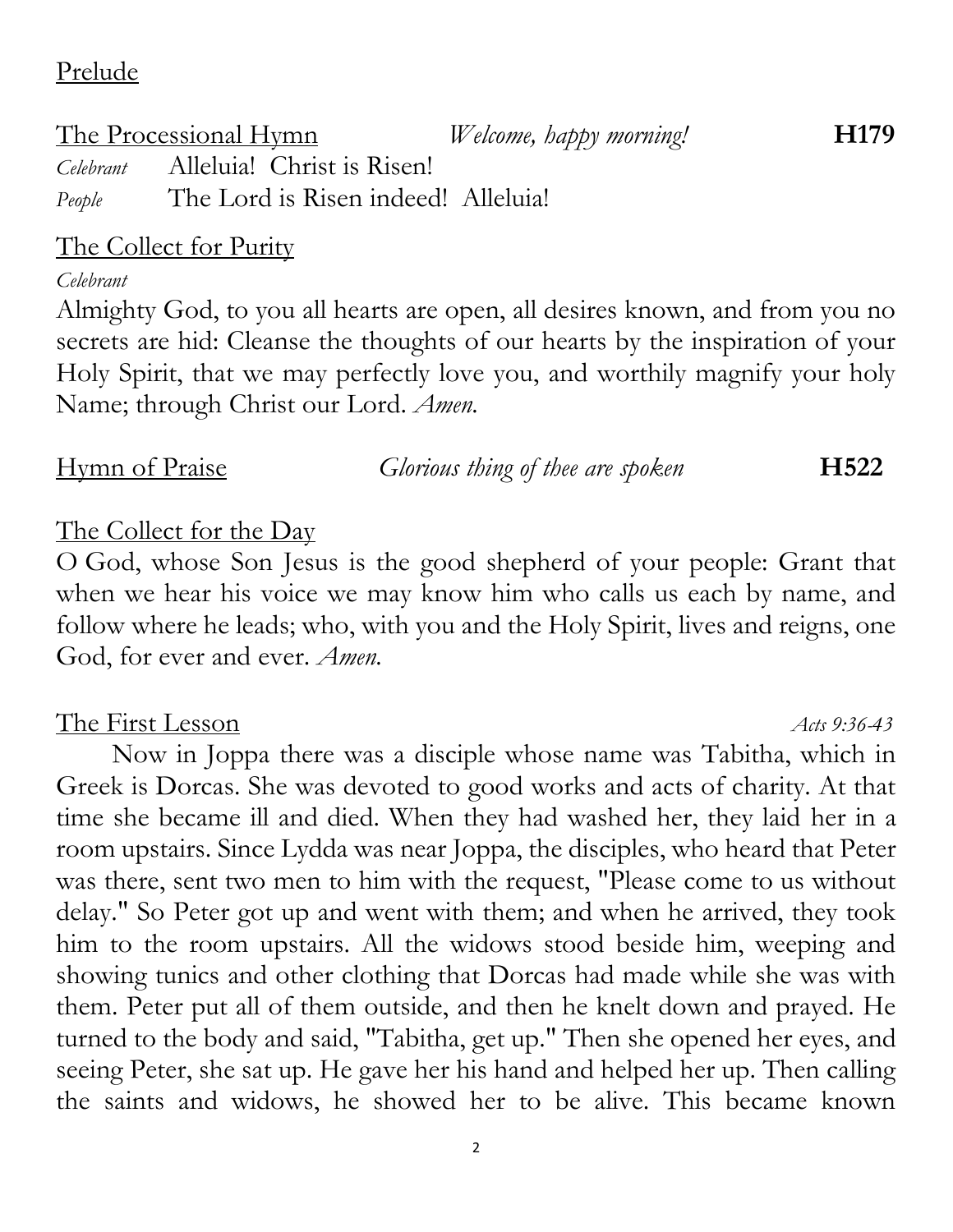throughout Joppa, and many believed in the Lord. Meanwhile he stayed in Joppa for some time with a certain Simon, a tanner.



*Lector* The Word of the Lord. *People* Thank be to God!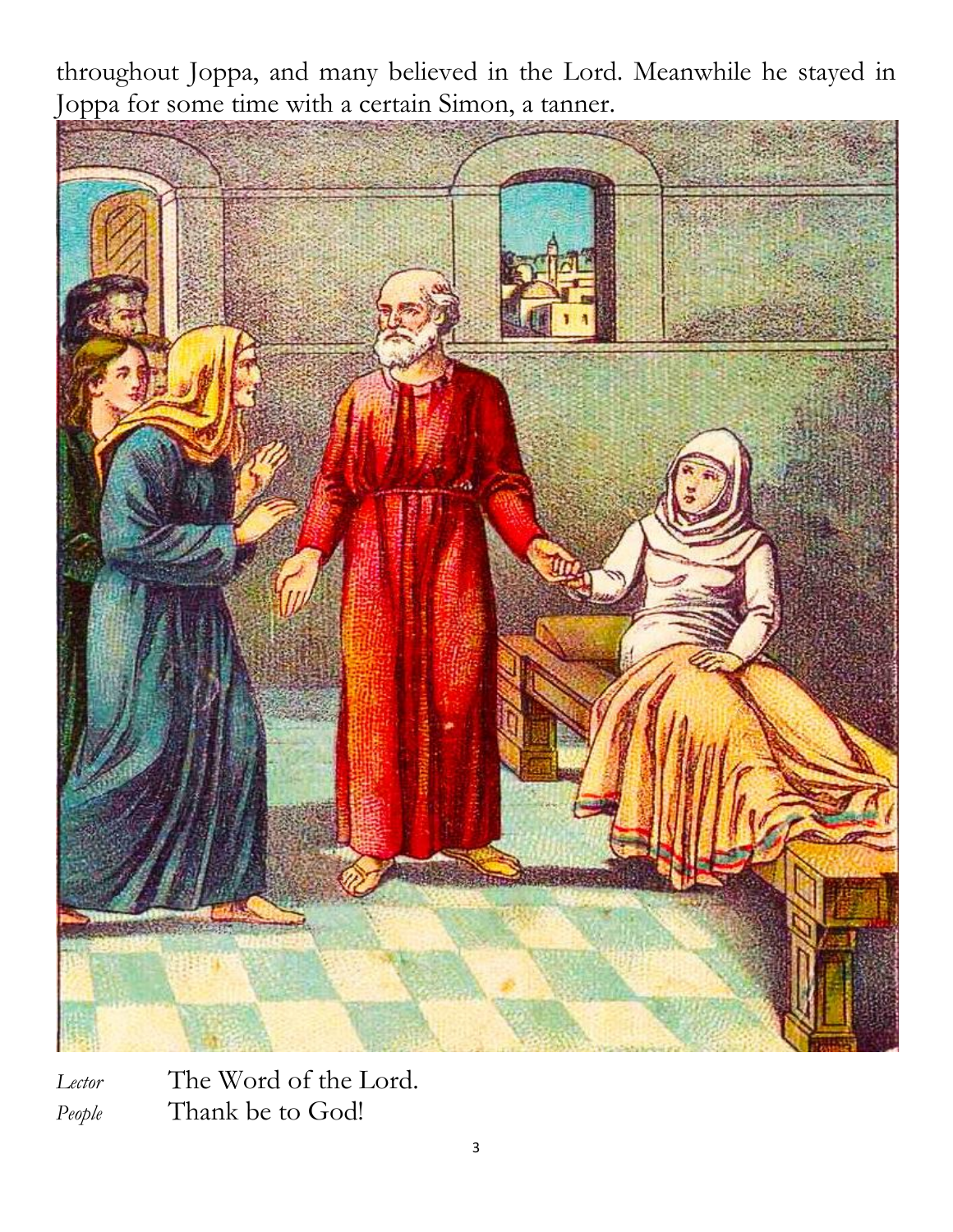The Psalm Psalm 23:1-6 *Dominus regit me The Psalm will be read responsively by whole verse*

- 1. The Lord is my shepherd; I shall not be in want.
- 2. He makes me lie down in green pastures and leads me beside still waters.
- 3. He revives my soul and guides me along right pathways for his Name's sake.
- 4. Though I walk through the valley of the shadow of death, I shall fear no evil; for you are with me; your rod and your staff, they comfort me.
- 5. You spread a table before me in the presence of those who trouble me; you have anointed my head with oil, and my cup is running over.
- 6. Surely your goodness and mercy shall follow me all the days of my life, and I will dwell in the house of the Lord for ever.

# The Second Lesson*Revelation 7:9-17*



and before the Lamb, robed in white, with palm branches in their hands. They cried out in a loud voice, saying,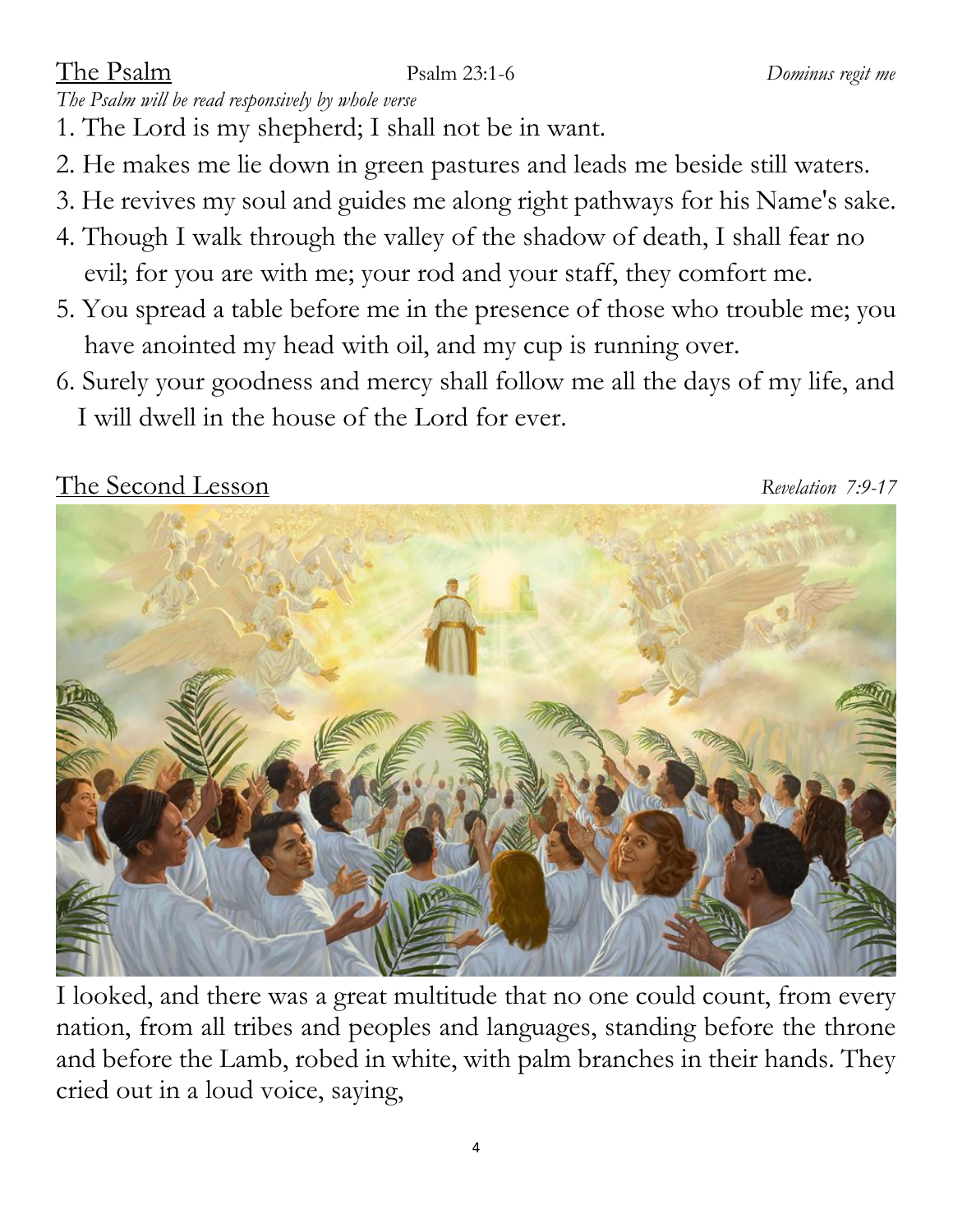"Salvation belongs to our God who is seated on the throne, and to the Lamb!"

And all the angels stood around the throne and around the elders and the four living creatures, and they fell on their faces before the throne and worshiped God, singing,

> "Amen! Blessing and glory and wisdom and thanksgiving and honor

and power and might

be to our God forever and ever! Amen."

Then one of the elders addressed me, saying, "Who are these, robed in white, and where have they come from?" I said to him, "Sir, you are the one that knows." Then he said to me, "These are they who have come out of the great ordeal; they have washed their robes and made them white in the blood of the Lamb.

For this reason they are before the throne of God,

and worship him day and night within his temple,

and the one who is seated on the throne will shelter them.

They will hunger no more, and thirst no more;

the sun will not strike them,

nor any scorching heat;

for the Lamb at the center of the throne will be their shepherd, and he will guide them to springs of the water of life,

and God will wipe away every tear from their eyes."

- *Lector* The Word of the Lord.
- *People* Thank be to God!

Sequence Hymn *The King of love my shepherd is* **H645**

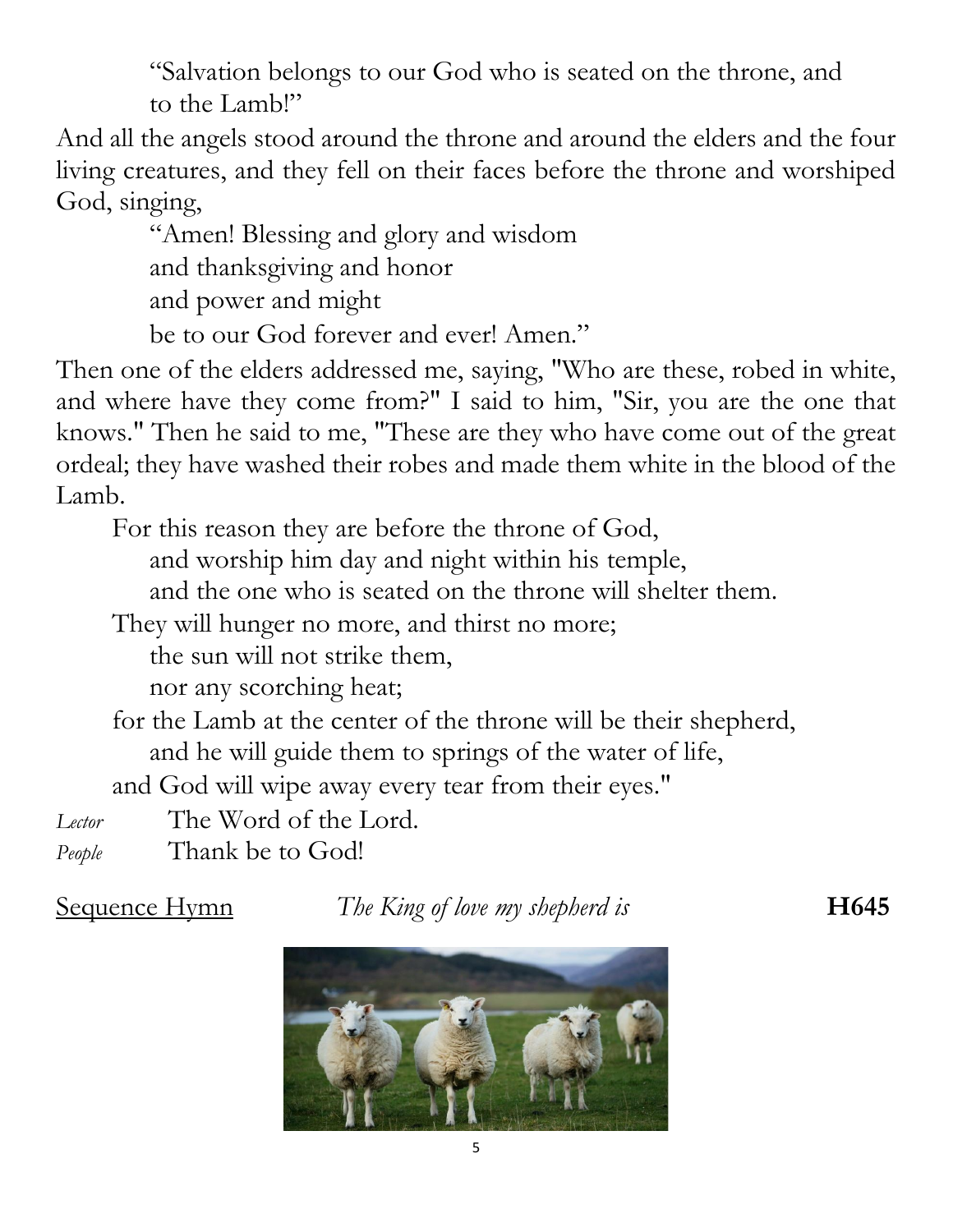# The Gospel Lesson *John 10:22-30*

*Celebrant* The Holy Gospel of our Lord Jesus Christ according to John. *People* Glory to you, Lord Christ.

At that time the festival of the Dedication took place in Jerusalem. It was winter, and Jesus was walking in the temple, in the portico of Solomon. So the Jews gathered around him and said to him, "How long will you keep us in suspense? If you are the Messiah, tell us plainly." Jesus answered, "I have told you, and you do not believe. The works that I do in my Father's name testify to me; but you do not believe, because you do not belong to my sheep. My sheep hear my voice. I know them, and they follow me. I give them eternal life, and they will never perish. No one will snatch them out of my hand. What



my Father has given me is greater than all else, and no one can snatch it out of the Father's hand. The Father and I are one."

| Celebrant | The Gospel of the Lord.     |
|-----------|-----------------------------|
| People    | Praise to you, Lord Christ. |

The Sermon The Rev. Russ Hatfield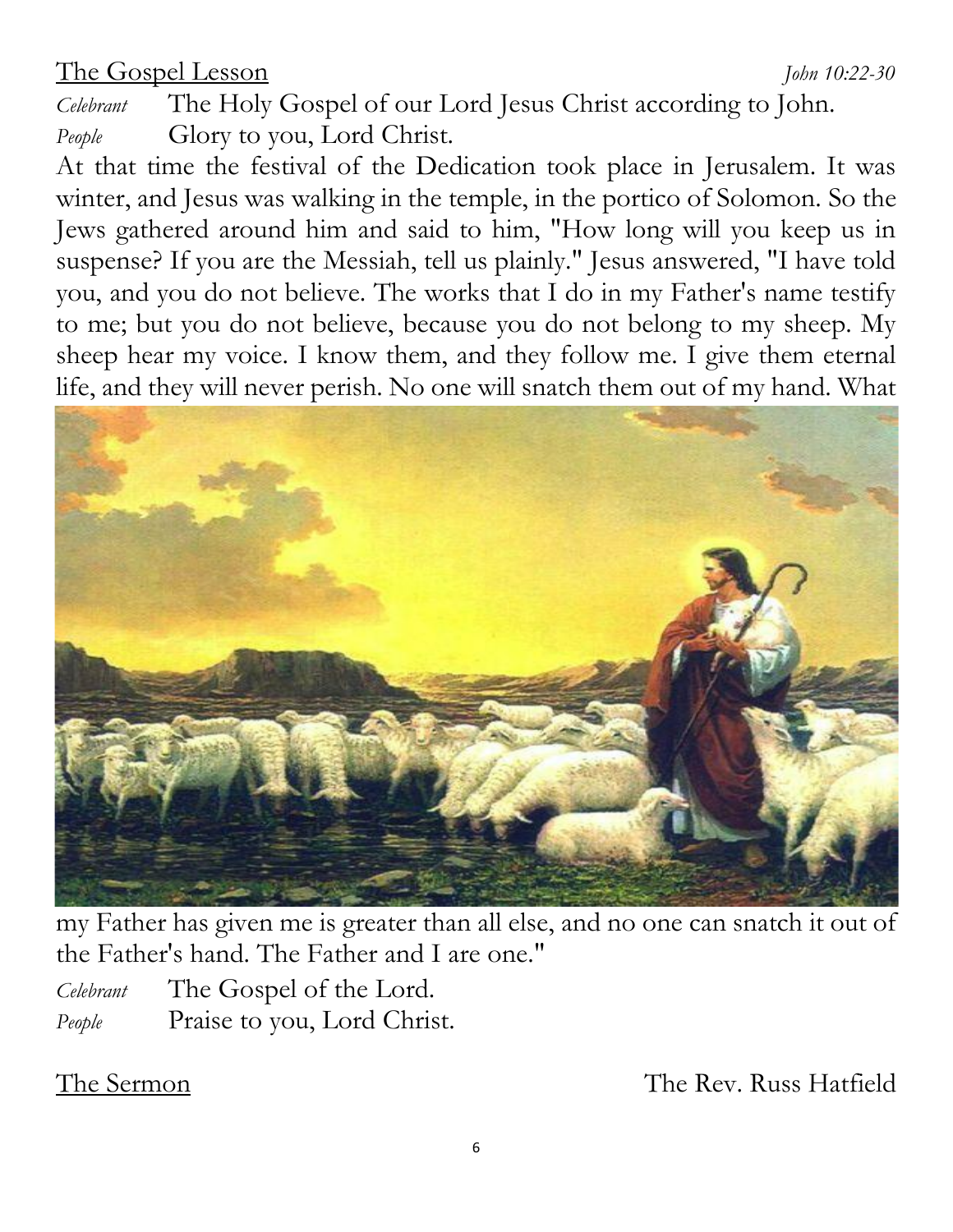The Nicene Creed *All stand as they are able*  We believe in one God, the Father, the Almighty, maker of heaven and earth, of all that is, seen and unseen. We believe in one Lord, Jesus Christ, the only Son of God, eternally begotten of the Father, God from God, Light from Light, true God from true God, begotten, not made, of one Being with the Father. Through him all things were made. For us and for our salvation he came down from heaven: by the power of the Holy Spirit he became incarnate from the Virgin Mary, and was made man. For our sake he was crucified under Pontius Pilate; he suffered death and was buried. On the third day he rose again in accordance with the Scriptures; he ascended into heaven and is seated at the right hand of the Father. He will come again in glory to judge the living and the dead, and his kingdom will have no end. We believe in the Holy Spirit, the Lord, the giver of life, who proceeds from the Father and the Son. With the Father and the Son he is worshiped and glorified. He has spoken through the Prophets. We believe in one holy catholic and apostolic Church. We acknowledge one baptism for the forgiveness of sins.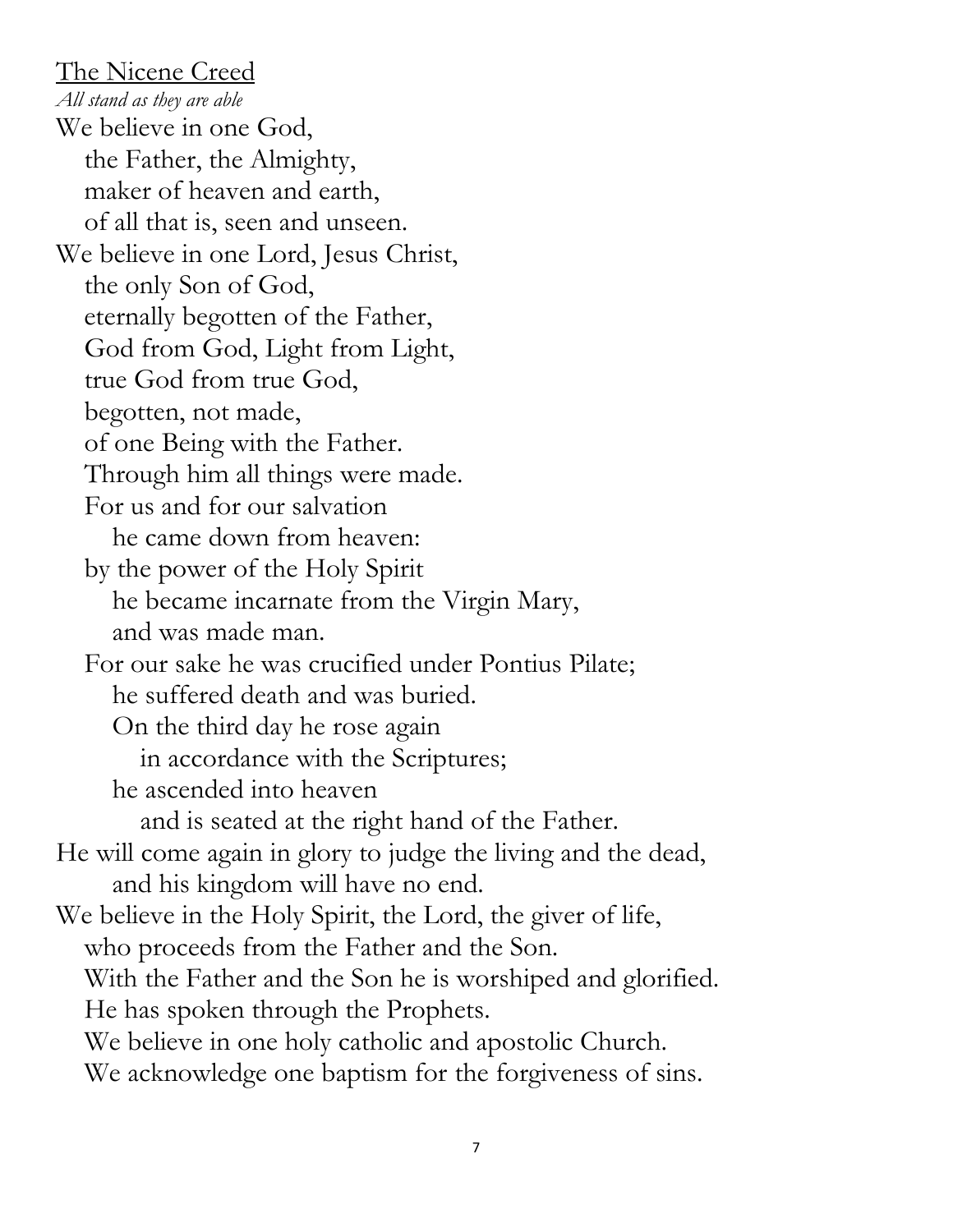We look for the resurrection of the dead, and the life of the world to come. Amen.

# **The Prayers of the People**

Father, we pray for your holy Catholic Church; *That we all may be one.*

Grant that every member of the Church may truly and humbly serve you; *That your Name may be glorified by all people.*

We pray for Mike and Matthew, our Bishops, for Lou our priest, and for all bishops, priests, and deacons;

*That they may be faithful ministers of your Word and Sacraments.*

We pray for all who govern and hold authority in the nations of the world; *That there may be justice and peace on the earth.*

Give us grace to do your will in all that we undertake; *That our works may find favor in your sight.*

Have compassion on those who suffer from any grief or trouble; *That they may be delivered from their distress.*

Give to the departed eternal rest; *Let light perpetual shine upon them.*

We praise you for your saints who have entered into joy; *May we also come to share in your heavenly kingdom.* Let us pray for our own needs and those of others.

In our Diocesan Cycle of prayer, we pray for the Lawrenceville Parish, Wheeling

In our Anglican Cycle of prayer, we pray for the Church in Rwanda

We pray for all who are on our parish prayer list, and for any others that we might now name, either silently or aloud

*Pause*

We pray for all who have died, especially our loved ones who have gone before us, and for any others that we might now name, either silently or aloud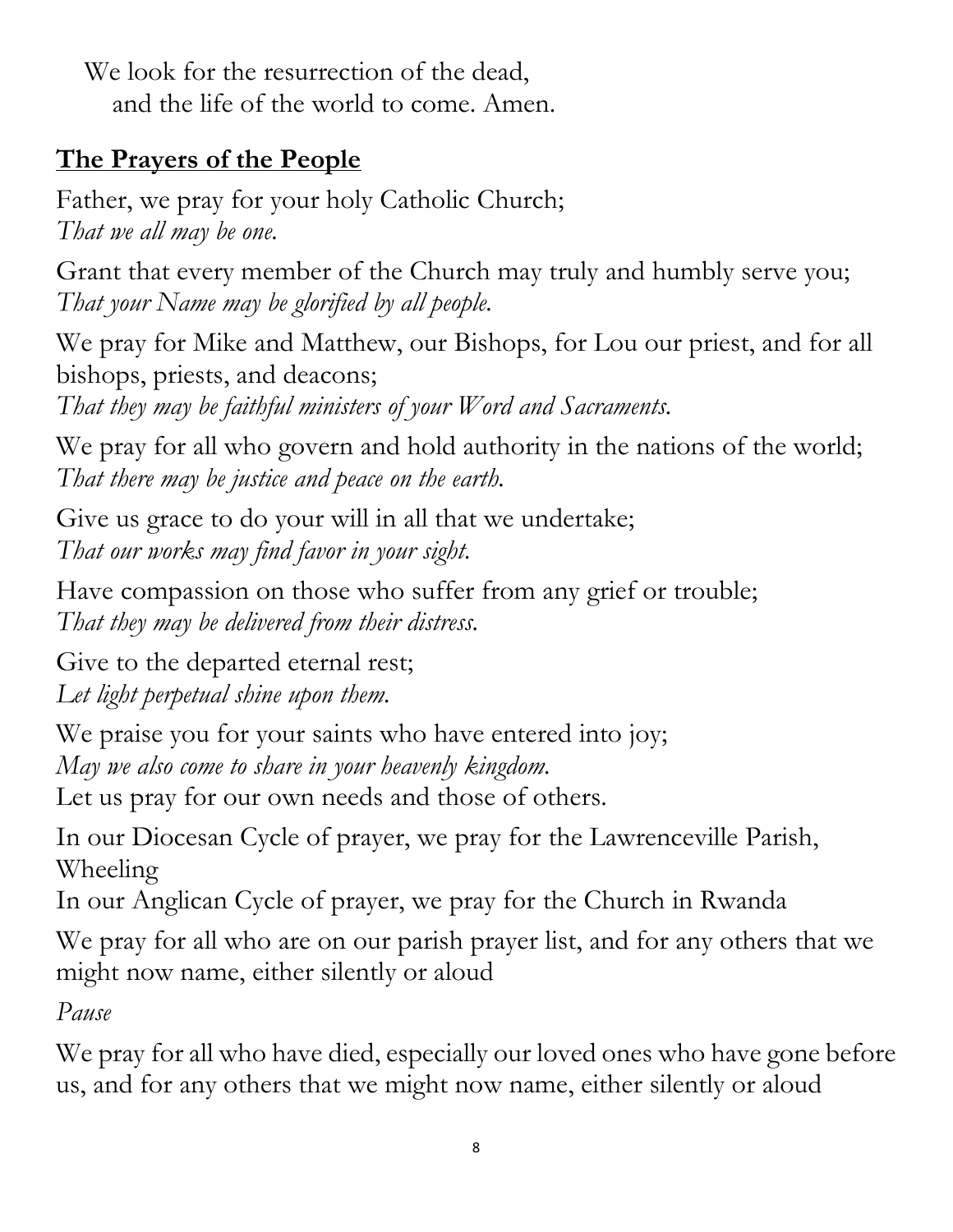# *Pause*

We give thanks for all of the blessings of this life, for our family, friends and loved ones, and for any other thanksgivings we might now name, either silently or aloud.

# *Pause*

Let us join together in the Prayer for the Transition

Dear God, we ask for mercy and grace in this journey. We commit to the process of finding a new rector for our parish, and that it will be in your name and to your glory. We ask for insight and self-reflection, that we may know our needs and properly envision a future together, uplifting all and seeing the incredible ministries that you will share with us. We pray for the members of the Search Committee, the Vestry, and our Interim Rector, as well as our bishops and their staff, that all may be blessed and guided in this search process. Open our eyes and our hearts to all possibilities and lead us with your wisdom. May your glory shine through us in this mission we are undertaking. In Christ's name we pray. Amen.

# *The Celebrant concludes the prayers*

O Lord our God, accept the fervent prayers of your people; in the multitude of your mercies, look with compassion upon us and all who turn to you for help; for you are gracious, O lover of souls, and to you we give glory, Father, Son, and Holy Spirit, now and for ever. *Amen.*

*The Confession of Sin may be omitted during the Season of Easter*

# **The Peace**

*Celebrant* The peace of the Lord be always with you. *People* And also with you.

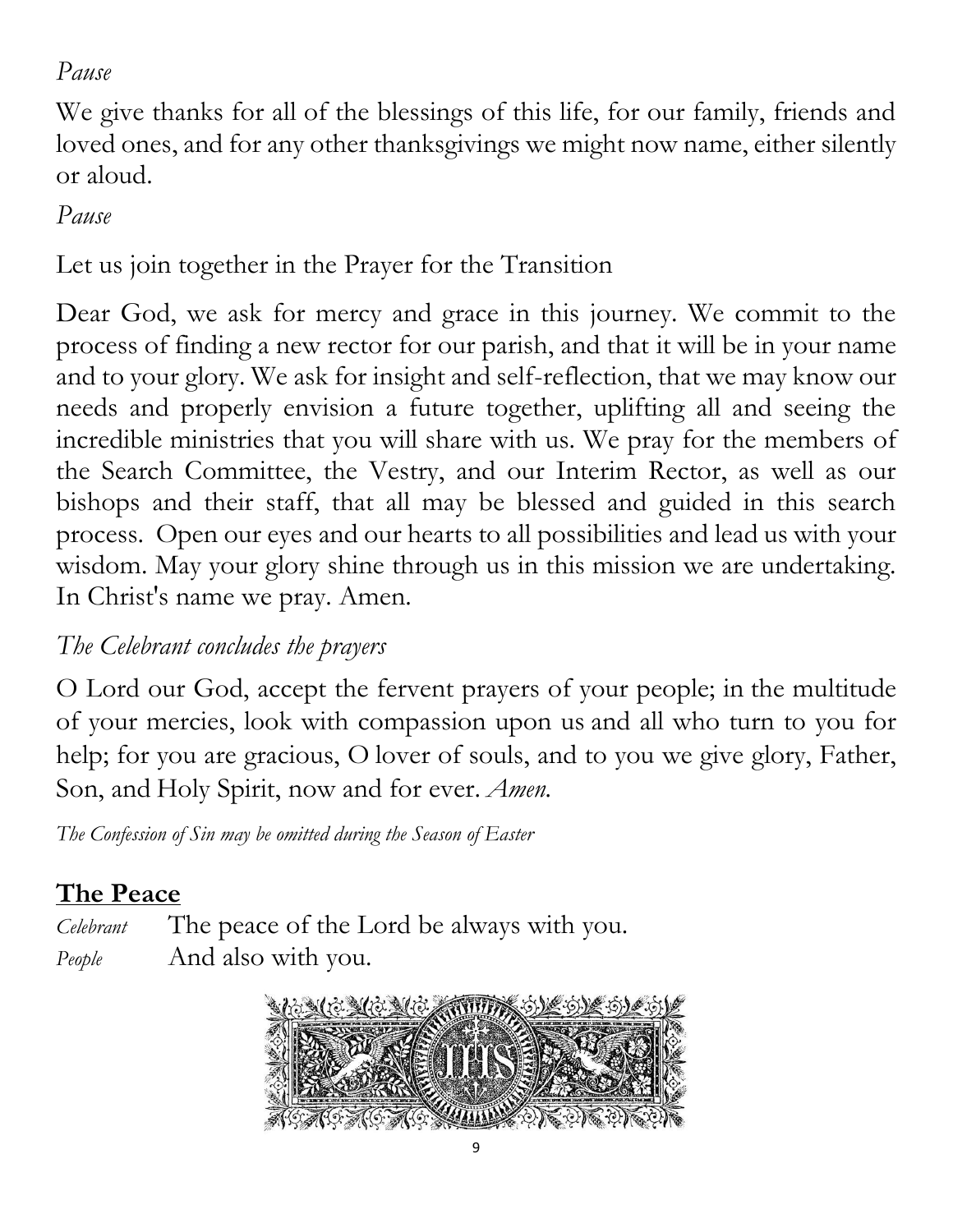# **The Holy Eucharist**

### **Offertory**

*After the Offertory piece has been played the People stand and sing to the familiar tune of the "Old 100th"*

> Praise God, from whom all blessings flow; Praise Him, all creatures here below; Praise Him above, ye heavenly host: Praise Father, Son, and Holy Ghost.

# Eucharistic Prayer B

The Lord be with you.

*People* And also with you.

*Celebrant*Lift up your hearts.

*People* We lift them to the Lord.

*Celebrant*Let us give thanks to the Lord our God.

*People* It is right to give him thanks and praise.

# *The Celebrant continues*

It is right, and a good and joyful thing, always and everywhere to give thanks to you, Father Almighty, Creator of heaven and earth. But chiefly are we bound to praise you for the glorious resurrection of your Son Jesus Christ our Lord; for he is the true Paschal Lamb, who was sacrificed for us, and has taken away the sin of the world. By his death he has destroyed death, and by his rising to life again he has won for us everlasting life.

Therefore, we praise you, joining our voices with Angels and Archangels and with all the company of heaven, who for ever sing this hymn to proclaim the glory of your Name:

#### *Celebrant and People*

Holy, holy, holy Lord, God of power and might, heaven and earth are full of your glory. Hosanna in the highest. Blessed is he who comes in the name of the Lord. Hosanna in the highest.

*The people remain standing as able in solidarity with the risen Christ*

*Then the Celebrant continues*

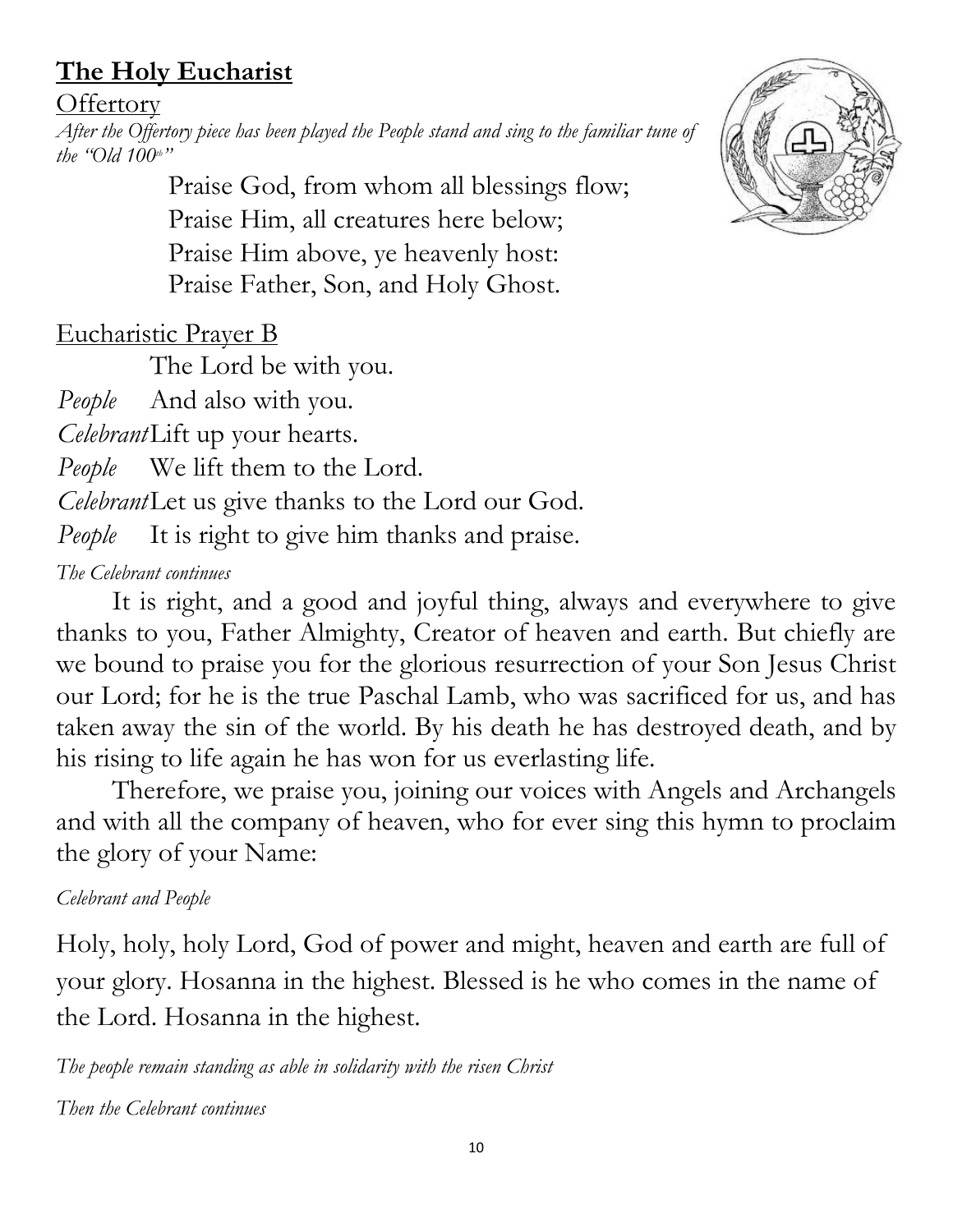We give thanks to you, O God, for the goodness and love which you have made known to us in creation; in the calling of Israel to be your people; in your Word spoken through the prophets; and above all in the Word made flesh, Jesus, your Son. For in these last days you sent him to be incarnate from the Virgin Mary, to be the Savior and Redeemer of the world. In him, you have delivered us from evil, and made us worthy to stand before you. In him, you have brought us out of error into truth, out of sin into righteousness, out of death into life.

*At the following words concerning the bread, the Celebrant is to hold it, or to lay a hand upon it; and at the words concerning the cup, to hold or place a hand upon the cup and any other vessel containing wine to be consecrated.*

On the night before he died for us, our Lord Jesus Christ took bread; and when he had given thanks to you, he broke it, and gave it to his disciples, and said, "Take, eat: This is my Body, which is given for you. Do this for the remembrance of me."

After supper he took the cup of wine; and when he had given thanks, he gave it to them, and said, "Drink this, all of you: This is my Blood of the new Covenant, which is shed for you and for many for the forgiveness of sins. Whenever you drink it, do this for the remembrance of me."

Therefore, according to his command, O Father,

#### *Celebrant and People*

We remember his death, We proclaim his resurrection, We await his coming in glory;

#### *The Celebrant continues*

And we offer our sacrifice of praise and thanksgiving to you, O Lord of all; presenting to you, from your creation, this bread and this wine.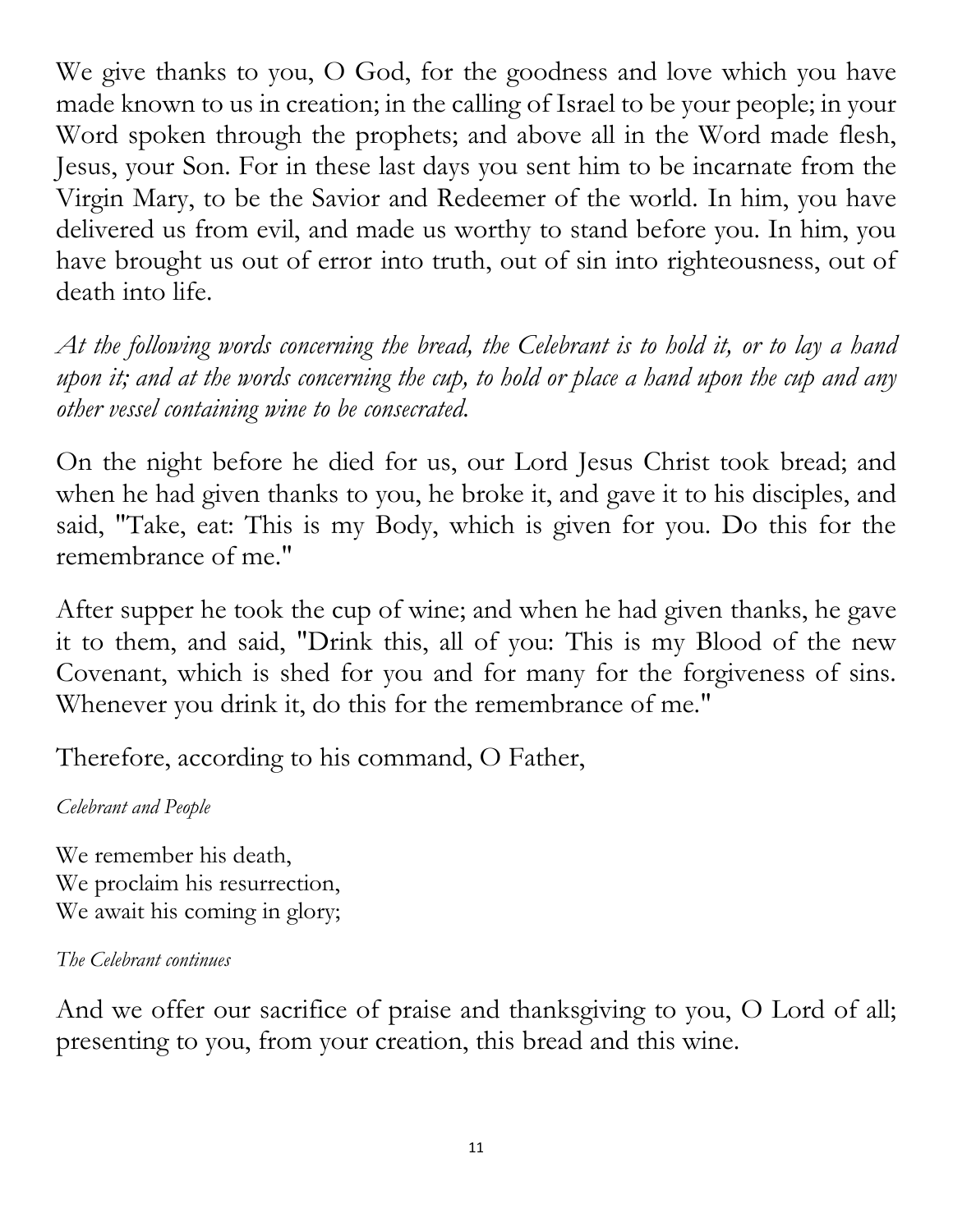We pray you, gracious God, to send your Holy Spirit upon these gifts that they may be the Sacrament of the Body of Christ and his Blood of the new Covenant. Unite us to your Son in his sacrifice, that we may be acceptable through him, being sanctified by the Holy Spirit. In the fullness of time, put all things in subjection under your Christ, and bring us to that heavenly country where, with all your saints, we may enter the everlasting heritage of your sons and daughters; through Jesus Christ our Lord, the firstborn of all creation, the head of the Church, and the author of our salvation.

By him, and with him, and in him, in the unity of the Holy Spirit all honor and glory is yours, Almighty Father, now and for ever. *AMEN.*

And now, as our Savior Christ has taught us, we are bold to say,

*People and Celebrant* Our Father, who art in heaven, hallowed be thy Name, thy kingdom come, thy will be done, on earth as it is in heaven. Give us this day our daily bread. And forgive us our trespasses, as we forgive those who trespass against us. And lead us not into temptation, but deliver us from evil. For thine is the kingdom, and the power, and the glory, for ever and ever. Amen.

# The Breaking of the Bread

*The Celebrant then breaks the Consecrated Bread Celebrant* Alleluia! Christ our Passover is sacrificed for us; *People* Therefore let us keep the feast. Alleluia!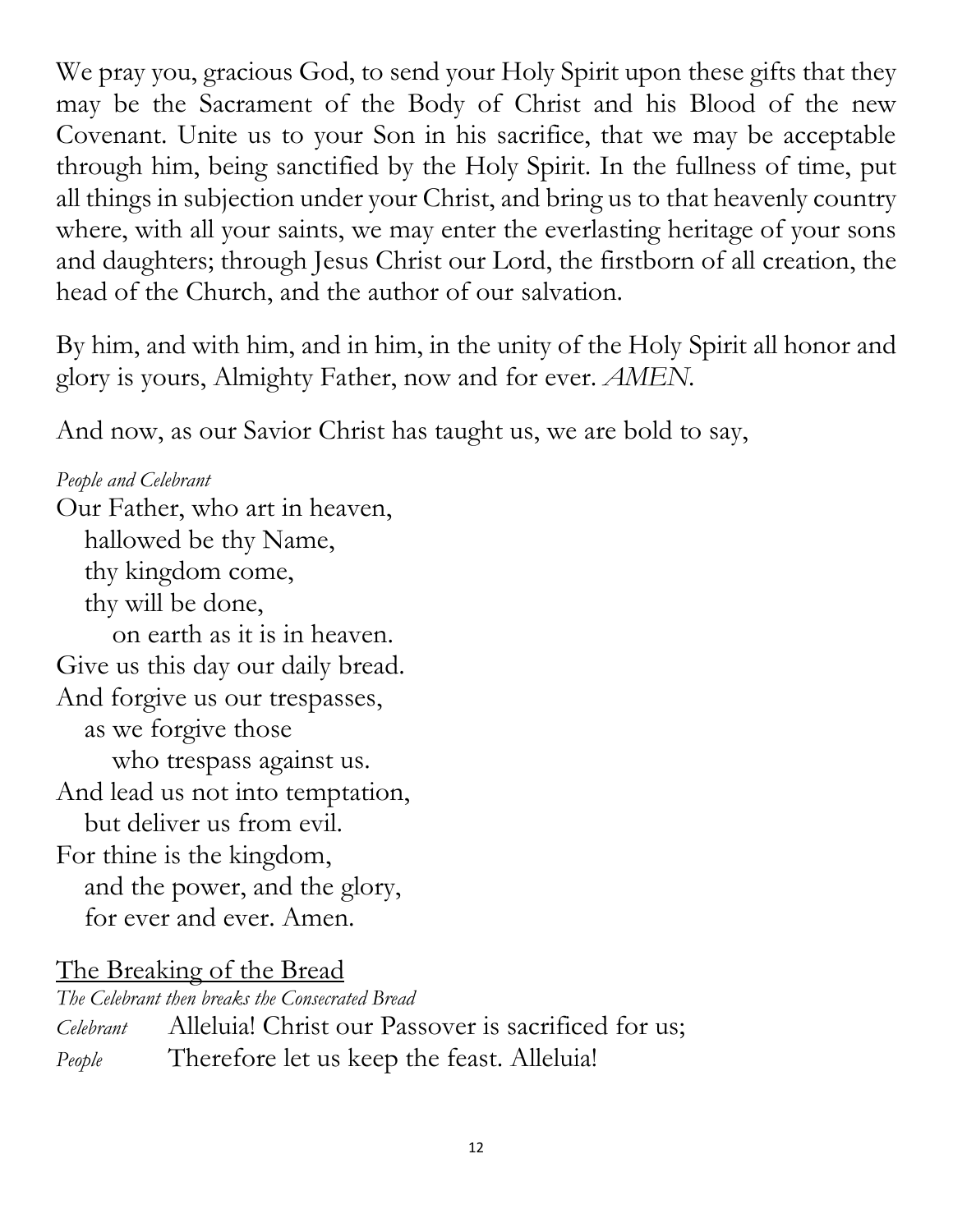# The Prayer for Spiritual Communion

In union, O Lord, with your faithful people at every altar of your Church, where the Holy Eucharist is now being celebrated, I desire to offer to you praise and thanksgiving. I remember your death, Lord Christ; I proclaim your resurrection; I await your coming in glory. And since I cannot receive you today in the Sacrament of your Body and Blood, I beseech you to come spiritually into my heart. Cleanse and strengthen me with your grace, Lord Jesus, and let me never be separated from you. May I live in you, and you in me, in this life and in the life to come. Amen.

# The Distribution of the Holy Sacrament

All baptized Christians, regardless of age or denomination, are invited and encouraged to receive the sacrament. Everyone, regardless of faith, is welcome to receive a blessing— simply cross your arms in front of you approach the priest. Each row, beginning in the front, should come up to the chancel step to receive the Blessed Bread. The Chalice cannot be offered at this time by direction of the Bishop of West Virginia. Once the priest has dropped the Blessed Bread in your hand you should return by the side aisle to your pew. Once a row has been Communed, the next is free to come to the chancel steps. Gluten free wafers are available to those who request them.

# Communion Hymns

*My Shepherd will supply my need* **H664** *Savior, like a shepherd lead us* **H708**

Our Prayer after Communion *After Communion, the Celebrant says* Let us pray. *Celebrant and People* Eternal God, heavenly Father,

you have graciously accepted us as living members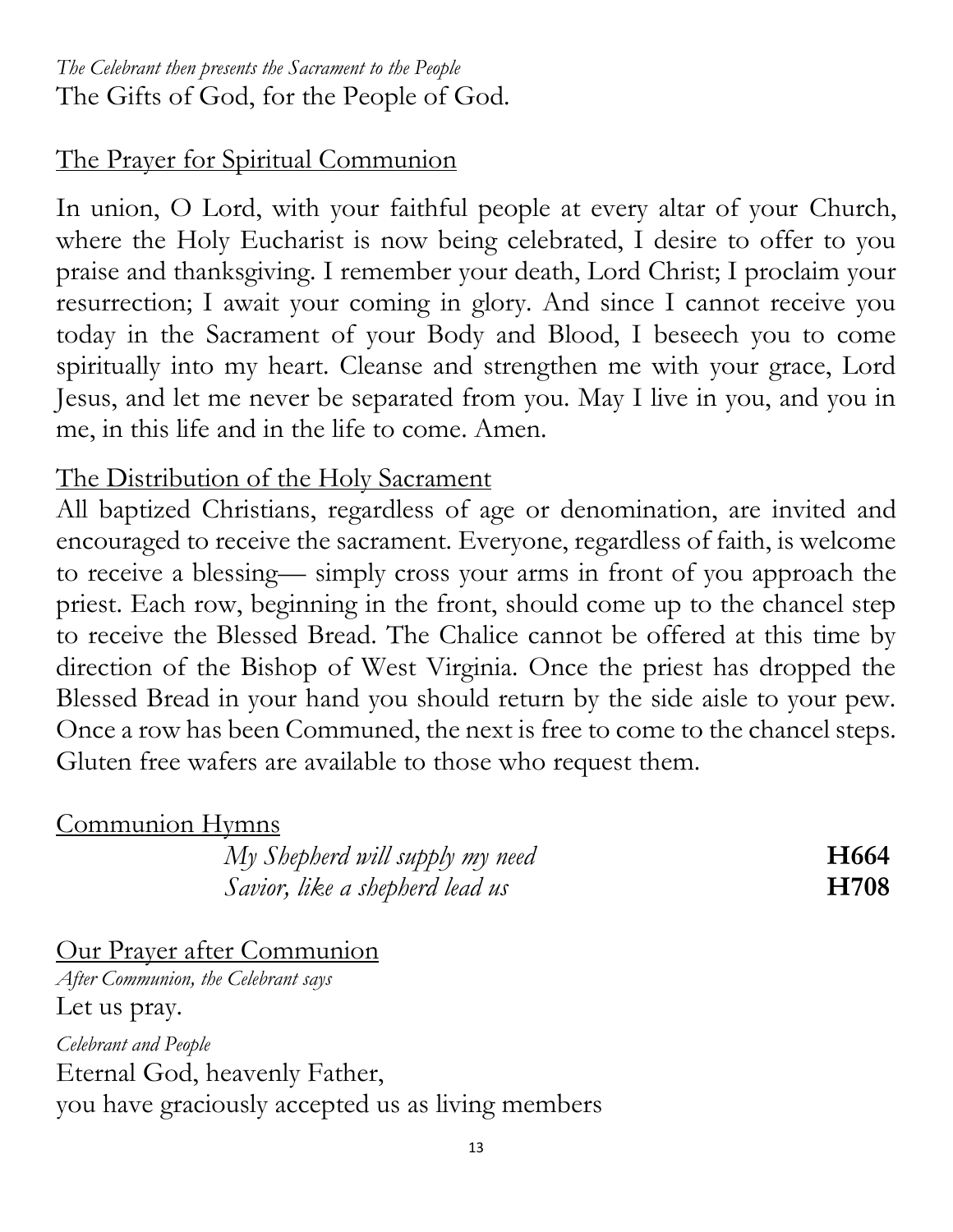of your Son our Savior Jesus Christ, and you have fed us with spiritual food in the Sacrament of his Body and Blood. Send us now into the world in peace, and grant us strength and courage to love and serve you with gladness and singleness of heart; through Christ our Lord. Amen.

### The Easter Season Blessing

#### *The Celebrant then pronounces the following blessing over the people*

May Almighty God, who has redeemed us and made us his children through the resurrection of his Son our Lord, bestow upon you the riches of God's blessing. Amen.

May God, who through the water of baptism has raised us from sin into newness of life, make you holy and worthy to be united with Christ for ever. Amen.

May God, who has brought us out of bondage to sin into true and lasting freedom in the Redeemer, bring you to your eternal inheritance. Amen.

And the blessing of God Almighty, the Father, the Son, and the Holy Spirit, be upon you and remain with you for ever. Amen. *People* Amen!

| Recessional Hymn | $M_{\mathcal{V}}$ faith looks up to thee | H <sub>691</sub> |
|------------------|------------------------------------------|------------------|
|                  |                                          |                  |

# **The Dismissal**

Alleluia, alleluia! Let us go forth in the name of Christ. *People Thanks be to God. Alleluia, alleluia!*

Postlude

**Birthdays This Week:** Chris Justice, Parker Anderson, and Joyce Morgan

# **Attendance Last Sunday:** 30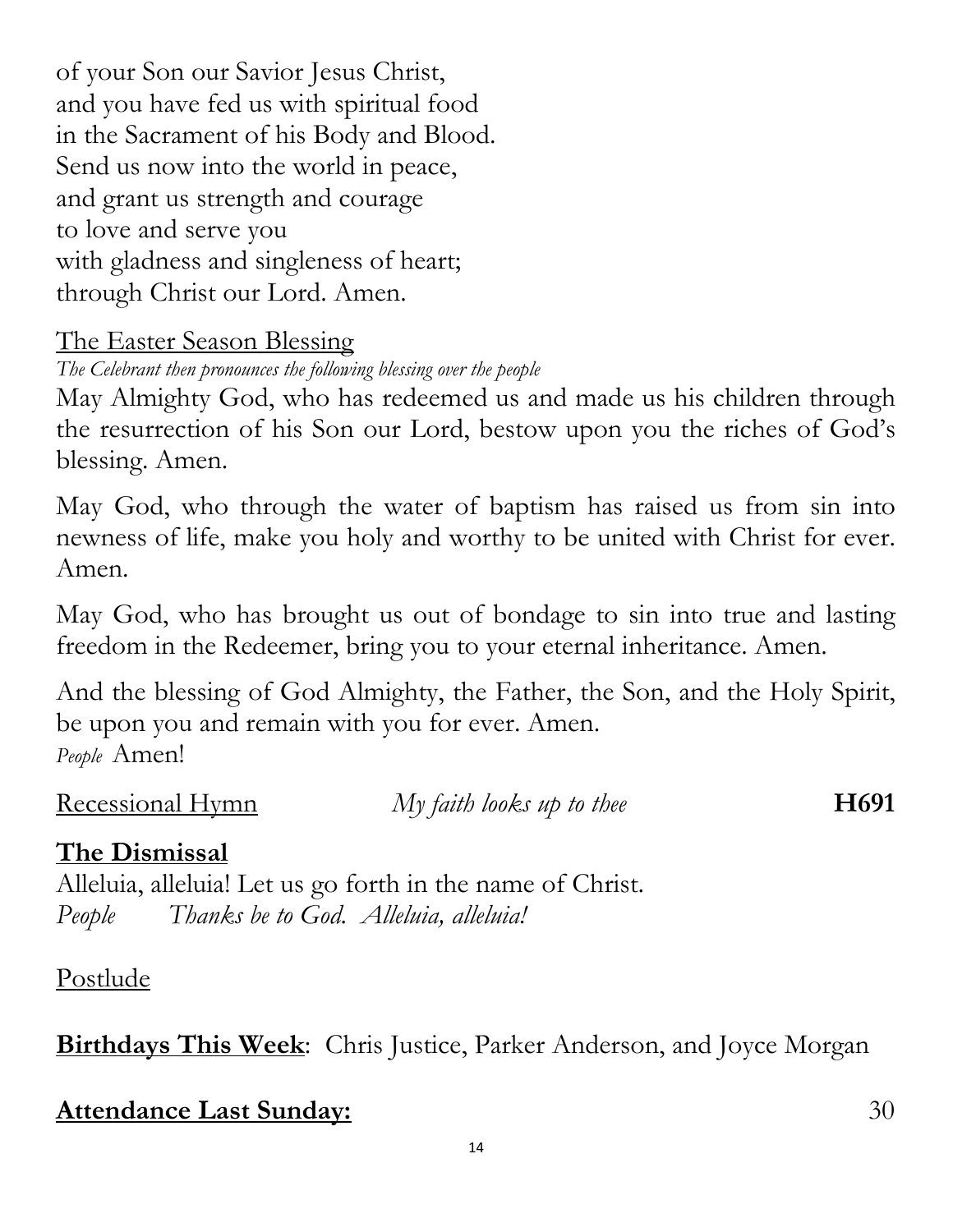

The Altar Flowers are given today for the greater Glory of God by Dr. and Mrs. James Paine



### **Please Keep the Following in Your Prayers:**

Dorene Dimes, Bonnie Taylor, Joe Sanders, Bea Paine, Bob and Peggy Walk, John Kersey, Martha Linkous, Jay Kephart, Buck and Louisa Sowers, Donna Fortune, Ed and Gladys Fortune, Ivy and the Gaines Family, Chris Justice, Brian, Lane, Loraine, and Sherry.

# **Participants in Today's Liturgy**

Celebrant The Rev. Russ Hatfield Acolytes Katherine Lewis Lectors Mike Lilly Intercessor Teresa Paine

# **Calendar of Events**

Organist & Choirmaster Terry E. Whittington, Jr. Altar Guild Betty Nash and Grey Kiser

Wednesday – May 11 Serving Dinner at the Union Mission 4:00pm Sunday – May 15 Special Service in Rowley Hall 9:30am Wednesday –May 18 Vestry Meeting 6:00pm  $Thursday - May 19$  Food Pantry  $9:00 - 11:00$  am Wednesday – May 25 Serving Dinner at the Union Mission 3:30pm

#### **Announcements:**

COFFEE HOUR IS BACK!!! If you haven't signed up for coffee hour, consider doing so. It has been over two years since we have been able to do this ministry. The sign-up board is outside the library. The church provides coffee, cups, and plates.